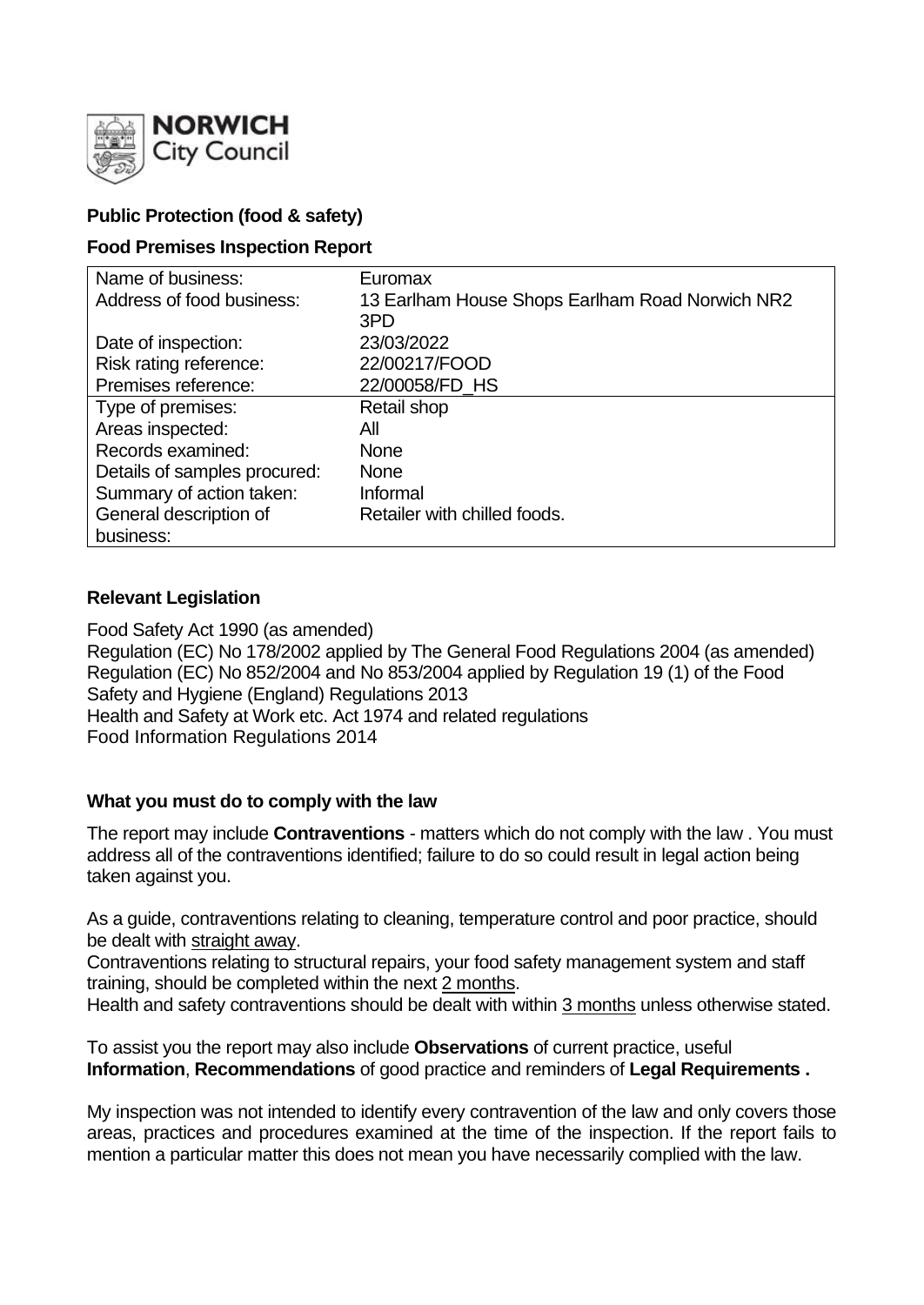# **FOOD SAFETY**

### **How we calculate your Food Hygiene Rating:**

The food safety section has been divided into the three areas which you are scored against for the hygiene rating: 1. food hygiene and safety procedures, 2. structural requirements and 3. confidence in management/control procedures. Each section begins with a summary of what was observed and the score you have been given. Details of how these scores combine to produce your overall food hygiene rating are shown in the table.

| <b>Compliance Area</b>                     |          |    |           | <b>You Score</b> |           |    |           |    |                |  |  |
|--------------------------------------------|----------|----|-----------|------------------|-----------|----|-----------|----|----------------|--|--|
| Food Hygiene and Safety                    |          |    |           | 0                | 5         | 10 | 15        | 20 | 25             |  |  |
| <b>Structure and Cleaning</b>              |          |    |           | $\Omega$         | 5         | 10 | 15        | 20 | 25             |  |  |
| Confidence in management & control systems |          |    |           | $\Omega$         | 5.        | 10 | 15        | 20 | 30             |  |  |
|                                            |          |    |           |                  |           |    |           |    |                |  |  |
| <b>Your Total score</b>                    | $0 - 15$ | 20 | $25 - 30$ |                  | $35 - 40$ |    | $45 - 50$ |    | > 50           |  |  |
| <b>Your Worst score</b>                    | 5        | 10 | 10        |                  | 15        |    | 20        |    | $\blacksquare$ |  |  |
|                                            |          |    |           |                  |           |    |           |    |                |  |  |
| <b>Your Rating is</b>                      | 5        |    |           | 3                | 2         |    |           |    | $\overline{0}$ |  |  |

Your Food Hygiene Rating is 4 - a good standard



# **1. Food Hygiene and Safety**

Food Hygiene standards are excellent. You demonstrated full compliance with legal requirements. You have safe food handling practices and procedures and all the necessary control measures to prevent cross-contamination are in place. **(Score 0)**

#### Hand-washing

**Observation** I was pleased to see hand washing was well managed.

# **2. Structure and Cleaning**

The structure facilities and standard of cleaning and maintenance are all of a good standard and only minor repairs and/or improvements are required. Pest control and waste disposal provisions are adequate. The minor contraventions require your attention. **(Score 5)**

# Cleaning of Structure

**Contravention** The following items were dirty and require more frequent and thorough cleaning:

• high level cleaning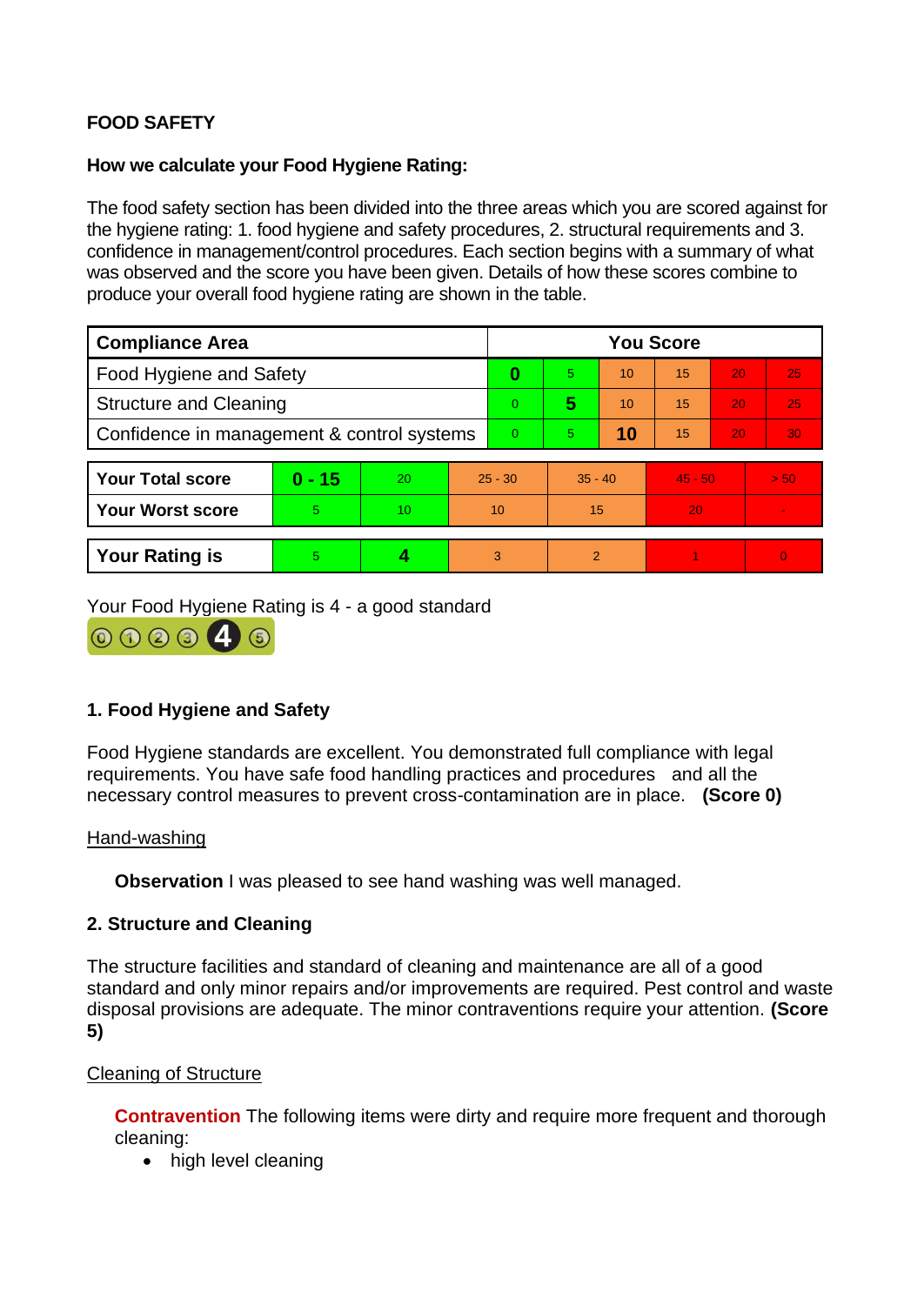**Contravention** The following items could not be effectively cleaned and must be covered or made non-absorbent:

• floors

### **Maintenance**

**Contravention** The following had not been suitably maintained and must be repaired or replaced:

• wall surfaces

### **3. Confidence in Management**

There are generally satisfactory food safety controls in place although there is evidence of some non-compliance with the law. You are progressing towards a written food safety management system. The contraventions require your attention; although not critical to food safety they may become so if not addressed. **(Score 10)**

#### Type of Food Safety Management System Required

**Contravention** You are a low risk business and do not have a food safety management system or what you have in place is not suitable given the food risks associated with your business. You still require a minimum amount of documentation. This might include your hygiene rules, pest control reports, a staff illness and exclusion policy, a cleaning schedule, date coding, temperature checks of display chillers, and handover diary etc.:

**Legal Requirement** Food business operators must put in place, implement and maintain a permanent procedure or procedures based on HACCP principles:

- Identify hazards to food.
- Identify the critical limits (what is acceptable and unacceptable).
- Monitor critical control points to ensure critical limits are met.
- Keep appropriate records to demonstrate control measures are effective.

**Information** You can download a Safer Food Better Business pack and refill diary pages from the FSA website: www.food.gov.uk/business-industry/caterers/sfbb

**Information** Contact us for details of our Safer Food Better Business workshops on 01603 212747 or visit our webpage www.norwich.gov.uk

**Information** As you are a new business you have been given the benefit of the doubt despite your food safety management system not fully complying with the law. You must act on this now as your hygiene rating score will be reduced to a maximum of 1 if there is a similar situational at the next visit.